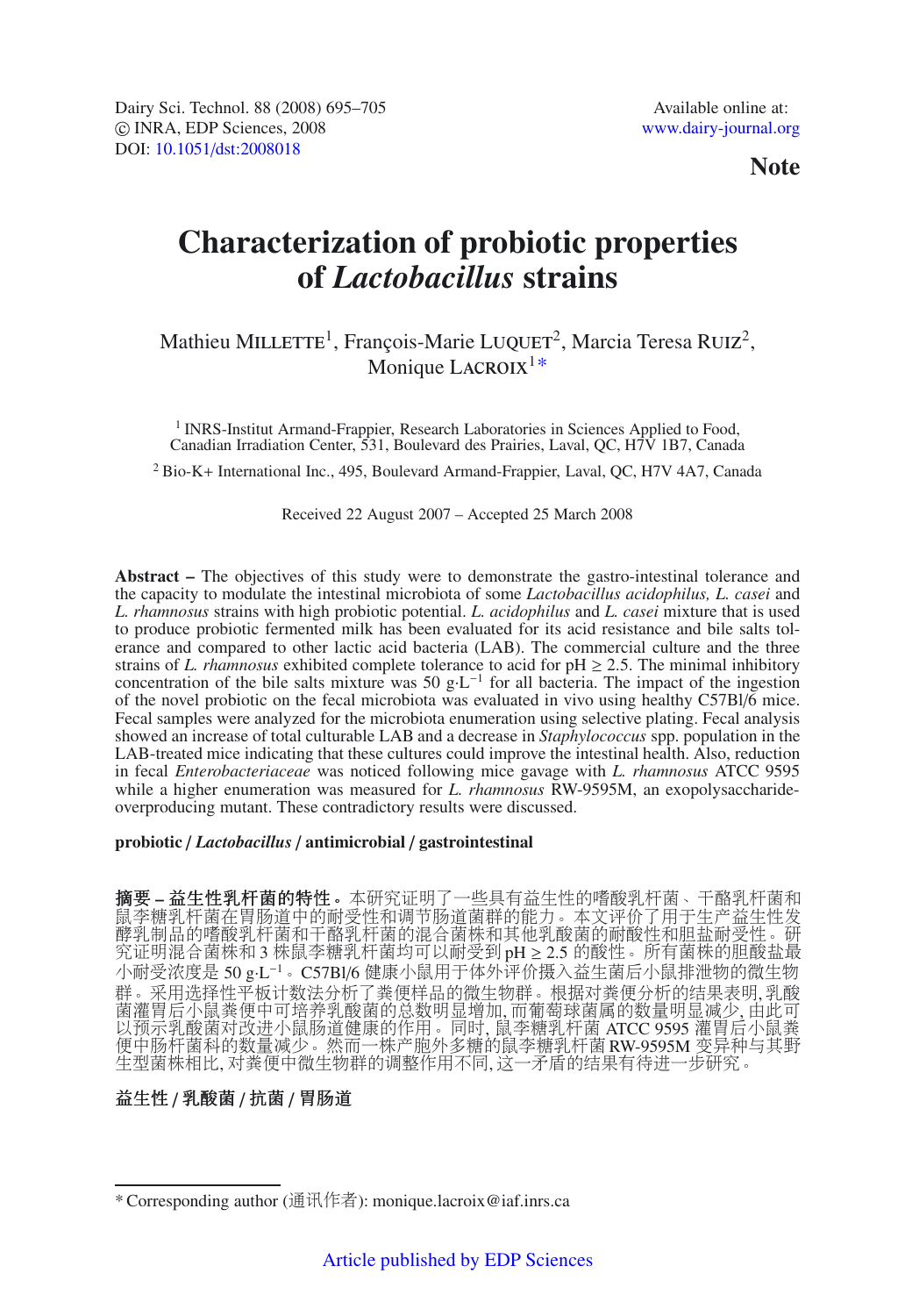**Résumé – Caractérisation de propriétés probiotiques de souches de** *Lactobacillus***.** Les objectifs de cette étude consistaient à démontrer la survie gastro-intestinale et la capacité à moduler le microbiote intestinal de souches de *Lactobacillus acidophilus*, *L. casei* et *L. rhamnosus* présentant un fort potentiel probiotique. La résistance gastrique et aux sels biliaires d'un mélange composé de *L. acidophilus* et *L. casei*, utilisé comme ferment pour produire un lait fermenté probiotique, a été évaluée et comparée à d'autres bactéries lactiques. La culture commerciale et trois souches de *L. rhamnosus* ont montré une résistance complète à un pH  $\geq$  2,5. La concentration minimale inhibitrice de sels biliaires était de 50 g·L−<sup>1</sup> pour toutes les bactéries. L'impact de l'ingestion du probiotique nouveau sur le microbiote fécal a été évalué in vivo sur des souris C57Bl/6 saines. Le dénombrement du microbiote intestinal a été effectué dans des échantillons de fèces par l'utilisation de géloses sélectives. Les analyses fécales ont montré une augmentation des bactéries lactiques totales cultivables et une diminution de la population de *Staphylococcus* spp. chez les souris traitées avec les bactéries lactiques indiquant que ces cultures pourraient améliorer la santé intestinale. De plus, une diminution des *Enterobacteriaceae* fécales a été remarquée suite au gavage avec *L. rhamnosus* ATCC 9595 tandis qu'un dénombrement plus élevé a été mesuré avec *L. rhamnosus* RW-9595M, un mutant qui surproduit des exopolysaccharides. Ces résultats contradictoires ont été discutés.

**probiotique** / *Lactobacillus* / **antimicrobien** / **gastro-intestinal**

# **1. INTRODUCTION**

Lactic acid bacteria (LAB) play a significant role in fermented foods [\[12,](#page-9-0) [13\]](#page-9-1) and produce antimicrobial metabolite compounds such as lactic acid, bacteriocins (e.g. acidocin, acidophilin, lacticin, nisin), and hydrogen peroxide [\[14](#page-9-2)]. Some strains of LAB can be considered as probiotic bacteria. Probiotics can be defined as live microorganisms, which when administered in adequate amounts, confer a health benefit on the host [\[5](#page-9-3)]. Many studies have demonstrated the efficiency of probiotics to offer a proper alternative to the use of antibiotics in the treatment of enteric infection [\[16\]](#page-9-4) or to reduce the symptoms of antibioticassociated diarrhea [\[19\]](#page-10-0). A *Lactobacillus acidophilus* and *L. casei* fermented milk containing over 50 billions of live bacteria per portion of 98 g have been successfully used to prevent antibiotic-associated diarrhea and has demonstrated the potential to reduce *Clostridium di*ffi*cile*-associated diarrhea at Maisonneuve-Rosemont hospital in Montréal, Québec, Canada [\[1\]](#page-9-5).

Viability and survival of probiotic bacteria are important characteristics in order to provide health benefits. Probiotic should survive the gastro-intestinal transit to finally colonize the gut. Natural resistance to gastro-intestinal transit varies between LAB species [\[4\]](#page-9-6). Indeed, certain strains have the capacity to resist more easily to the extreme acidity of stomach or to the bile salts in the small intestine [\[6](#page-9-7)].

Another desirable characteristic of probiotics is their capacity to modulate the intestinal microbiota [\[19](#page-10-0)]. Although, some studies did not demonstrate that probiotic consumption can influence this complex ecosystem [\[22,](#page-10-1) [24\]](#page-10-2) some others showed a significant difference  $[5, 17-19]$  $[5, 17-19]$  $[5, 17-19]$  $[5, 17-19]$ . In 2006, Cinquin et al. [\[3\]](#page-9-8) have studied the prebiotic effect of exopolysaccharides produced by *L. rhamnosus* RW-9595M using a three-stage chemostat containing immobilized infant fecal microflora. The purified polysaccharide was not metabolized by the infant microbiota and lacked prebiotic effect. However, there are no data reporting the capacity of this live bacterial strain to modulate the intestinal microbiota in vivo. This study will compare the ability of the exopolysaccharide-producing strain to the wild type *L. rhamnosus* ATCC 9595 and to a probiotic *L. acidophilus*/*L. casei* mixture.

The objective of this study was to evaluate some probiotic characteristics of a *L. acidophilus*/*L. casei* mixture and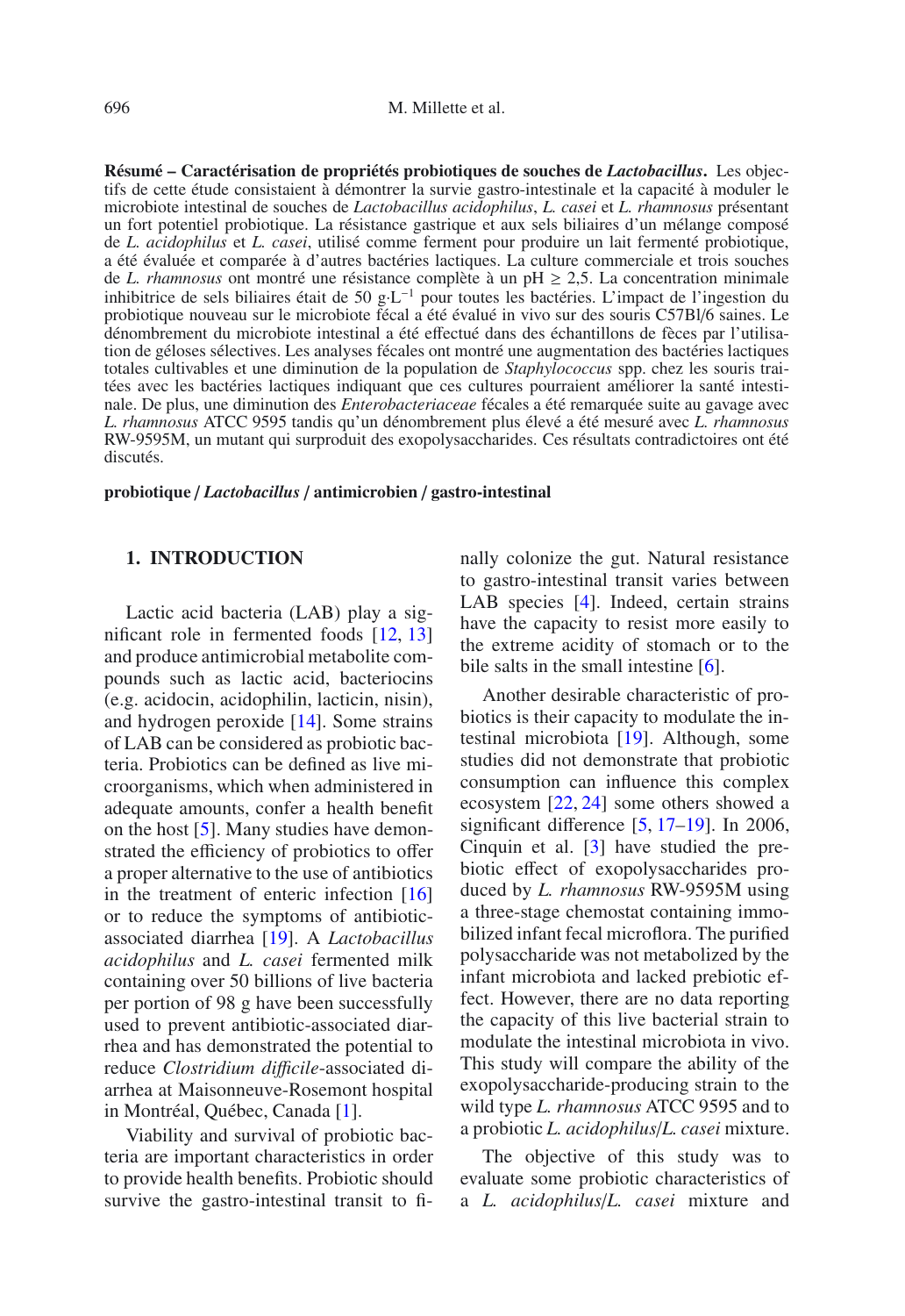*L. rhamnosus* ATCC 9595 and RW-9595M. The bile salts and acid tolerance of these strains and the capacity to modulate the fecal microbiota of C57Bl/6 mice were evaluated over the course of a three-week gastric inoculation trial and compared to other LAB strains.

## **2. MATERIALS AND METHODS**

## **2.1. Bacterial strains**

The probiotic *Lactobacillus acidophilus* CL1285 and *L. casei* mixture was provided by Bio-K+ International Inc. (Laval, QC, Canada). *Lactobacillus rhamnosus* GG ATCC 53103 was obtained from the American Type Culture Collection (Manassas, VA, USA) while *L. rhamnosus* ATCC 9595 and *L. rhamnosus* RW-9595M were provided by Agriculture and Agri-Food Canada (St-Hyacinthe, QC, Canada). Lactobacilli were propagated in Lactobacilli MRS broth (MRS, Difco Laboratories, Detroit, MI, USA) at 37 ◦C for 24 h. Bacterial strains were stored at  $-80$  °C in their respective media containing 100 g·L−<sup>1</sup> glycerol (Laboratoires MAT, Montreal, QC, Canada). Before each experiment, the bacterial content of one vial was thawed, transferred to 9 mL of MRS media and activated by two consecutive inoculations and incubation for 24 h at 37 ◦C. Thereafter, bacteria were washed twice in sterile saline (8.5 g⋅L<sup>-1</sup>) after centrifugation at 4  $°C$  for 10 min at 6000 $\times$  q.

# **2.2. Acid tolerance of LAB**

Simulated gastric fluid (SGF) was formulated according to *United States Pharmacopeia* (USP) [\[11](#page-9-9)]. Briefly, SGF was composed by 3.2 g·L−<sup>1</sup> of pepsin (Sigma, Oakville, ON, Canada), 2.0 g·L−<sup>1</sup> NaCl and pH was finally adjusted to 1.5, 2.0, 2.5 or 3.0 by addition of HCl  $(5 \text{ mol} \cdot \text{L}^{-1})$ . A volume of 1 mL of an overnight MRS broth culture of LAB was added to 19 mL of SGF for 30 min at 37 ◦C under mild agitation (200 rpm) in a G24 Environmental Incubator Shaker (New Brunswick Scientific Co. Inc., NJ, USA). After 30 min in gastric solution, 1 mL was collected and mixed in 9 mL of sterile phosphate buffer saline (PBS; pH 7.4). A similar process was carried out for bacteria without the acidic treatment in order to determine the initial concentration of LAB.

#### **2.3. Viable cell determination**

Appropriate dilutions from these samples were done in sterile peptone water  $(1 \text{ g} \cdot \text{L}^{-1})$  and plated (pour-plate method) on MRS agar. Plates were incubated under aerobic conditions at 37 ◦C for 48 h. The average number of colony-forming units (cfu) from triplicate analysis was determined using a Darkfield Quebec Colony Counter.

#### **2.4. Bile salt tolerance of LAB**

The bile salt tolerance of probiotic LAB was determined using a method described by Casey et al. [\[2\]](#page-9-10). Briefly, MRS agar containing a commercial preparation of bile salts normally used to inhibit growth of Gram positive bacteria in broth, bile salts mixture (Sigma B-3426, Oakville, ON, Canada) was added in concentrations varying between 0 and 100  $g \cdot L^{-1}$ . Bile salts containing-MRS agar was then autoclaved for 15 min at 121 ◦C, cooled and plated. Overnight MRS broth cultures (100 µL of bacteria in the stationary phase of growth) were inoculated on surface of bile saltscontaining MRS agar and incubated at 37 ◦C for 72 h under anaerobic conditions. Presence of bacterial lawn indicated a good growth and thus good resistance of bacteria to bile salts while presence of small and isolated colonies indicated a poor resistance to bile salts. Absence of colonies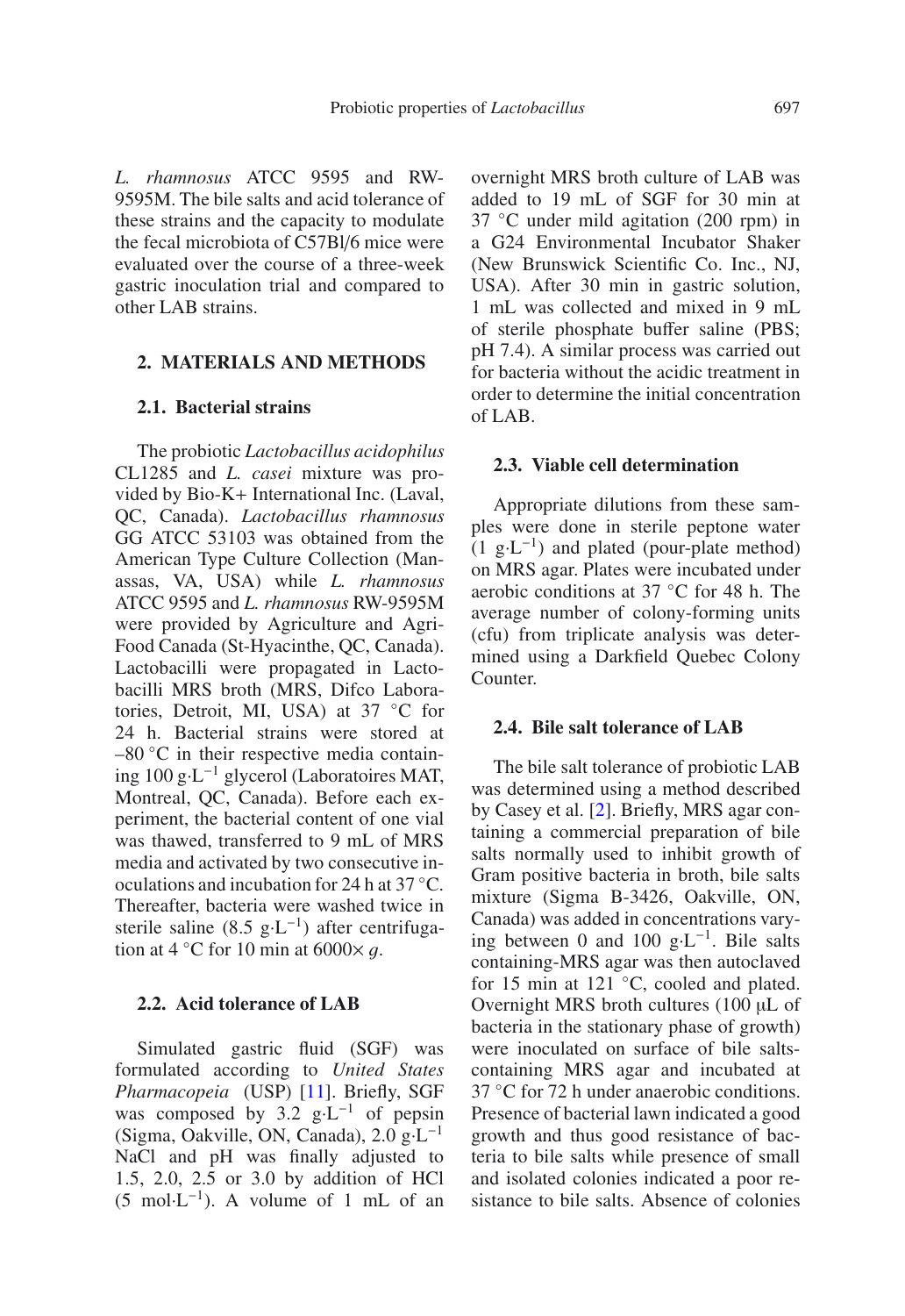indicated that the LAB did not tolerate the bile salt concentration assayed. Minimal inhibitory concentration represented the lowest concentration of the bile salts assayed totally inhibiting the growth of colonies as judged from visual examination.

# **2.5. Animals**

Six- to eight-week-old female C57Bl/6 mice were housed in plastic cages and kept under pathogen-free conditions with free access to commercial chow and water. This work was approved and supervised by the INRS-IAF Animal Care Committee.

# **2.6. Intragastric administration of LAB to mice**

Four healthy mice received a daily dose of about  $10^9$  viable bacteria (CL1285 mixture, *L. rhamnosus* ATCC 9595 or *L. rhamnosus* RW-9595M) in 100 µL of PBS (pH 7.2) by intragastric route using a stainless steel feeding needle and a 1-mL syringe. Mice were weighed at day 1, 9, 18, and then 9 days after the end of the treatment (day 27-post gavage) and any signs of physiological or psychological perturbation were noticed along the experiment. Stool samples were collected before the administration of PBS or probiotics and at day 1, 9 and 18 after the beginning of the administration procedures. Final analysis was done 9 days after the end of the treatment (day 27-post gavage). Two independent repetitions were done for a total of eight mice in each experimental group.

# **2.7. Quantification of stool microorganisms**

Fresh stool samples were weighed, diluted in 1 mL of sterile saline, homogenized with a pestle, 10-fold serially diluted in peptone water and finally 100 µL were inoculated on the following media: MRS agar for detection of total lactic acid bacteria (LAB), Rogosa SL agar for detection of *Lactobacillus* spp., Reinforced Clostridium Medium (RCM) for quantification of total anaerobic mesophilic bacteria, Baird-Parker agar (BPA) for detection of *Staphylococcus* spp. and MacConkey agar for enumeration of *Enterobacteriaceae*. MRS, Rogosa and RCM plates were incubated in anaerobic jars at 37 ◦C for 72 h while BPA and MacConkey plates were incubated under aerobic conditions at 37 ◦C for 48 h. The lower limit of detection was  $10^2$  microorganisms per mg feces.

## **2.8. Statistical analyses**

Acid resistance experiments were carried out in triplicate. For each replication, three samples were analyzed. Student-*t* test was done using statistics SPSS program (version 10.1) to determine if there is a significant difference of viability between LAB population before and after acid treatment. Finally, analysis of variance (ANOVA) was done to verify if there is a significant difference of microbial population in feces of mice fed with various probiotics. Data were analyzed at a 5% level of significance.

## **3. RESULTS**

# **3.1. Survival of LAB to simulated gastric fluid and growth in presence of bile salts**

The growth of LAB in MRS in presence of an increasing concentration of bile (0–100 g·L−1) salts was evaluated in order to verify the tolerance of the probiotic CL1285 to bile. The minimal inhibitory concentration of the bile salts mixture was 50 g·L−<sup>1</sup> for both bacteria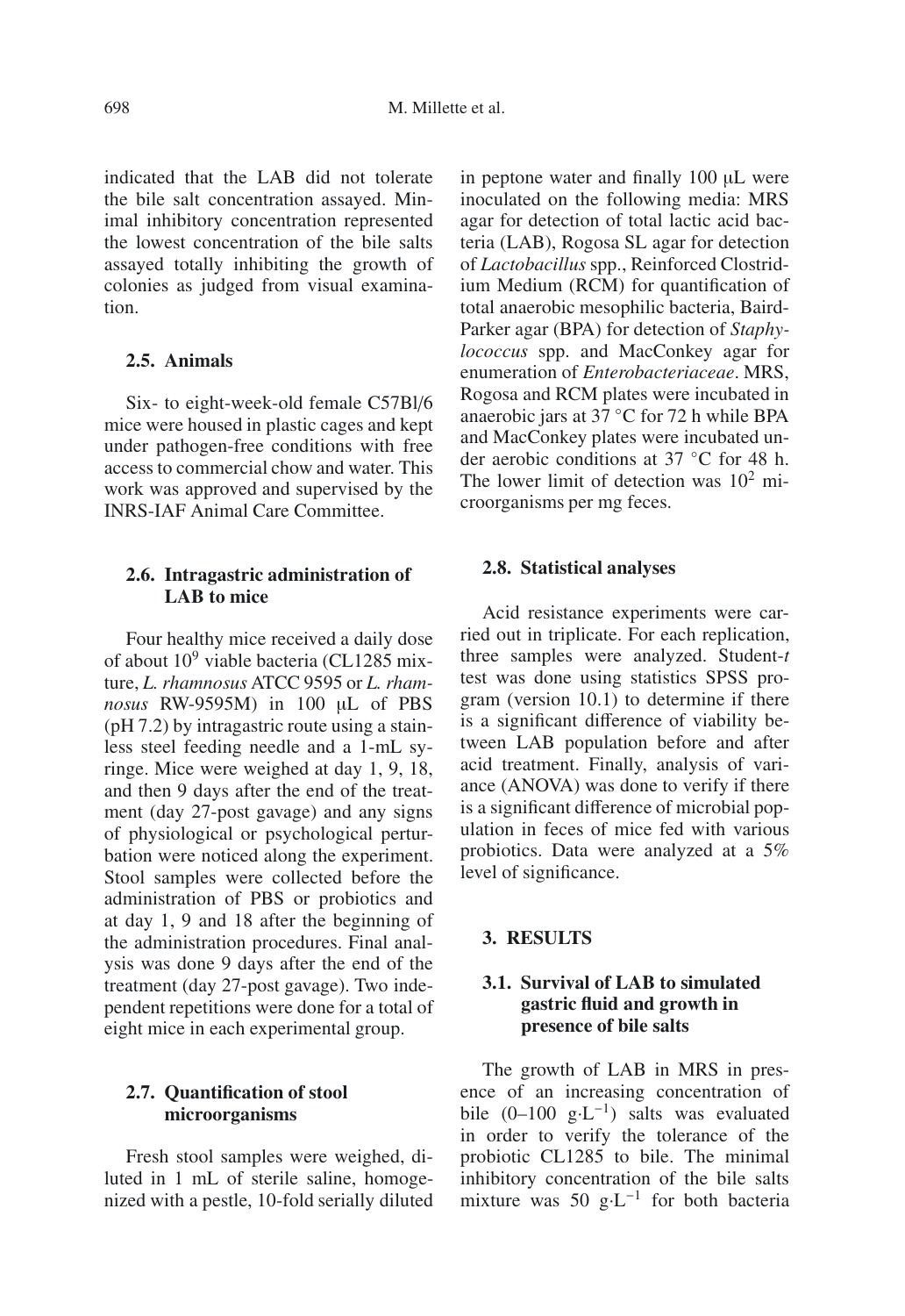| Microorganisms                   | Time (min)       | $\mathbf{p} \mathbf{H}$  | Log cfu survivor             |
|----------------------------------|------------------|--------------------------|------------------------------|
| L. acidophilus/L. casei (CL1285) | $\boldsymbol{0}$ | $\overline{\phantom{0}}$ | $9.57 \pm 0.09^{B*}$         |
|                                  | 30               | 1.5                      | < 1                          |
|                                  | 30               | 2.0                      | $5.90 \pm 0.52^{\rm A}$      |
|                                  | 30               | 2.5                      | $9.55 \pm 0.04^{\rm B}$      |
|                                  | 30               | 3.0                      | $9.63 \pm 0.04^{\rm B}$      |
| L. rhamnosus GG ATCC 53103       | $\mathbf{0}$     |                          | $9.10 \pm 0.13^{\rm B}$      |
|                                  | 30               | 1.5                      | < 1                          |
|                                  | 30               | 2.0                      | $5.33 \pm 0.62^{\rm A}$      |
|                                  | 30               | 2.5                      | $9.08 \pm 0.14^{\rm B}$      |
|                                  | 30               | 3.0                      | $9.01 \pm 0.13^{\rm B}$      |
| L. rhamnosus ATCC 9595           | $\overline{0}$   |                          | $9.57 \pm 0.09^{\rm B}$      |
|                                  | 30               | 1.5                      | < 1                          |
|                                  | 30               | 2.0                      | $5.09 \pm 0.77$ <sup>A</sup> |
|                                  | 30               | 2.5                      | $9.51 \pm 0.10^{\text{B}}$   |
|                                  | 30               | 3.0                      | $9.51 \pm 0.09^{\rm B}$      |
| L. rhamnosus RW-9595M            | $\mathbf{0}$     |                          | $9.69 \pm 0.09^{\rm B}$      |
|                                  | 30               | 1.5                      | < 1                          |
|                                  | 30               | 2.0                      | $4.32 \pm 1.27^{\rm A}$      |
|                                  | 30               | 2.5                      | $9.84 \pm 0.11^{\rm B}$      |
|                                  | 30               | 3.0                      | $9.81 \pm 0.18$ <sup>B</sup> |

<span id="page-4-0"></span>**Table I.** Survival of lactic acid bacteria strains after an incubation of 30 min at 37 ◦C in simulated gastric fluid (pH 1.5 to 3.0).

\*: Within each bacterial group, means with common superscripts do not differ  $(P \le 0.05)$ . Mean log cfu and standard deviation from three independent repetitions are presented.

(data not shown). Moreover, results presented in Table [I](#page-4-0) show that all bacteria tested can survive at an acidic environment during 30 min. No significant difference  $(P > 0.05)$  was observed between initial microbial population at 0 and 30 min for  $pH \ge 2.5$  while significant reduction was observed at pH 2 for all bacteria. Reduction in bacterial population of 5.37, 4.48, 3.77 and 3.67 log cfu were observed for *L. rhamnosus* RW-9595M, *L. rhamnosus* ATCC 9595, *L. rhamnosus* GG and the *L. acidophilus*/*L. casei* mixture, respectively. No bacterial viability was detected after 30 min at pH 1.5.

# **3.2. Modulation of the fecal microbiota**

The composition of microbial populations in C57Bl/6 mice fecal samples during the trial is shown in Figures [1–](#page-5-0)[4.](#page-7-0) The LAB counts in the mice feces were significantly higher after 18 d of CL1285 ingestion than after PBS ingestion ( $P \leq 0.05$ ). However, after administration ended, the level of LAB was similar to its initial count. Ingestion of *L. rhamnosus* ATCC 9595 led to a significant decrease of LAB count ( $P \le 0.05$ ) after 9 d of LAB administration while an increase was observed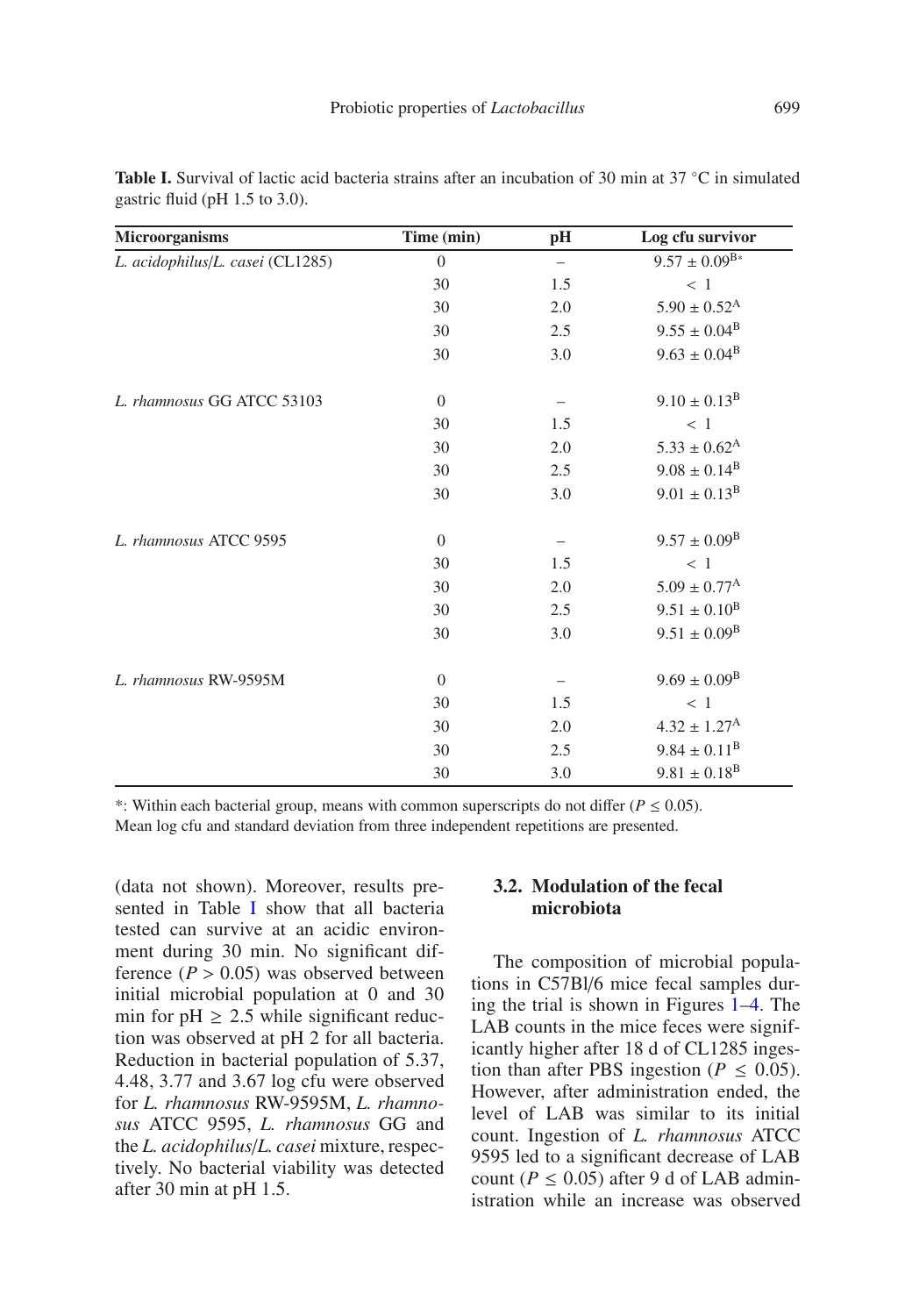<span id="page-5-0"></span>

Figure 1. Lactic acid bacteria population in feces of C57Bl/6 mice during gastric inoculation with probiotic bacteria. Error bars represent the standard deviation of the mean log cfu·mg−<sup>1</sup> feces obtained from eight mice in two independent experiments. \*: Variations are considered significant  $(P \le 0.05)$  when bacterial concentration from a given day was different from Day 1 of the same group and from the bacterial concentration of the PBS group of the same day.

after 18 d. The high level of LAB population was also observed after gavage ended (Fig. [1\)](#page-5-0). The same observations were noticed in mice fed with *L. rhamnosus* RW-9595M but LAB count variations were not statistically significant as compared to the PBS group. *Lactobacillus* spp. population were not affected significantly ( $P > 0.05$ ) by the presence of all probiotics evaluated (data not shown). As observed for lactobacilli, fecal *Enterobacteriaceae* counts were not affected quantitatively by the presence of CL1285 or *L. rhamnosus* RW-9595M (Fig. [2\)](#page-6-0). However, after 18-d of gavage with *L. rhamnosus* ATCC 9595, a reduction of 0.43 log cfu·mg−<sup>1</sup> was observed. This reduction was only temporary as seen by the increase in *Enterobacteriaceae* population observed after the oral administration ended (Fig. [2\)](#page-6-0). The Figure [3](#page-6-1) shows that the consumption of the CL1285 reduced the *Staphylococcus* spp. population after 18 d and over of gavage while the variation in *Staphylococcus* spp. population was seen after nine days of gastric inoculation with both *L. rhamnosus* but was only temporary. Finally, Figure [4](#page-7-0) shows the total anaerobe counts in feces of each group of mice. An increase of these populations was observed for both *L. rhamnosus* strains treated groups ( $P \leq 0.05$ ).<br>This increase was observed until the end of the treatment for the ATCC 9595 strain but not for the RW-9595M strain after the post-gavage.

#### **4. DISCUSSION**

LAB have been used since a long period time in food fermentation intended for human consumption. A persistent problem of probiotics is their ability to resist, survive or colonize the intestine at least temporarily. LAB must survive the acidic environment of the stomach in order to reach the gut and modulate the microbiota. Results obtained in this study demonstrated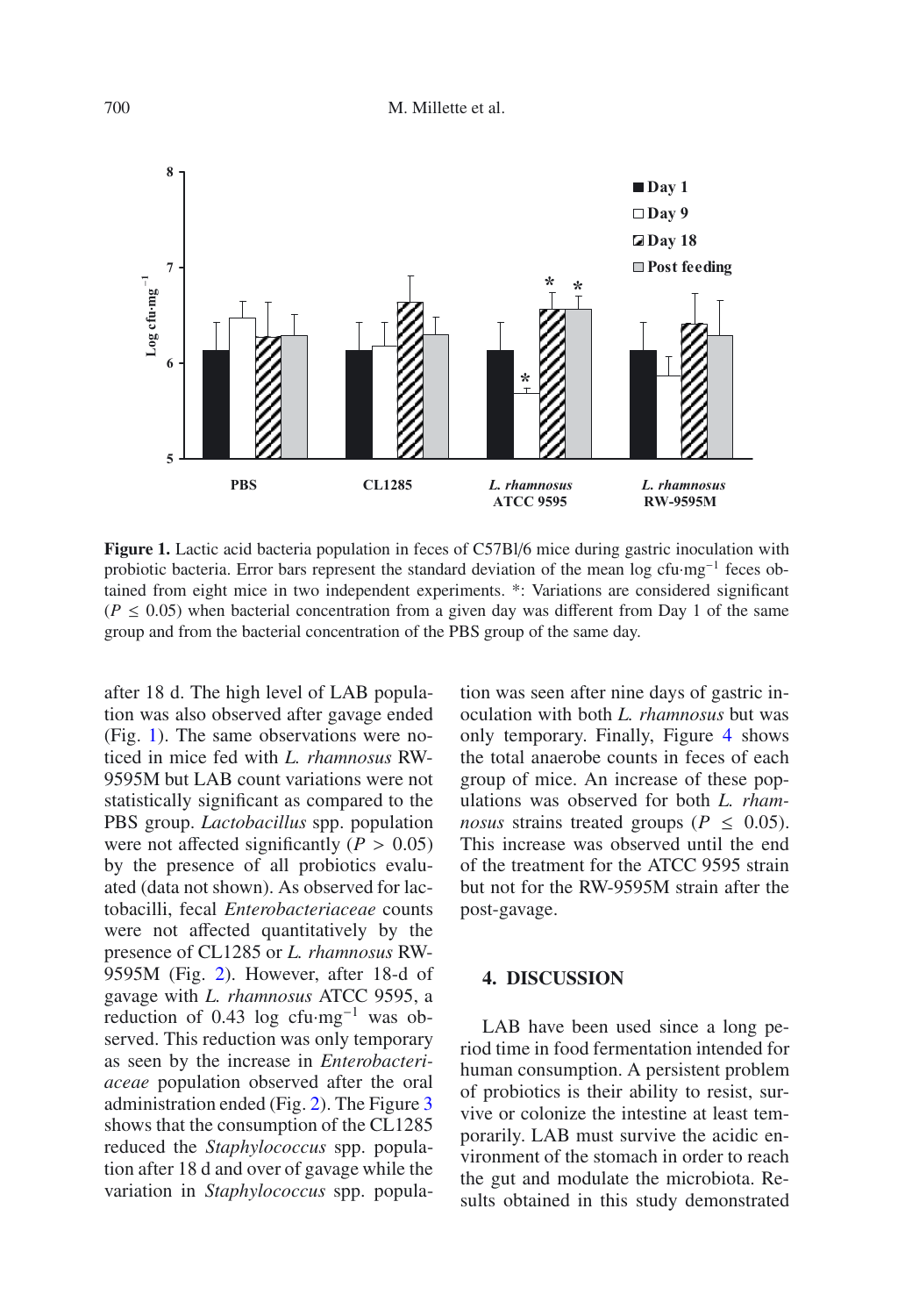<span id="page-6-0"></span>

**Figure 2.** *Enterobacteriaceae* population in feces of C57Bl/6 mice during gastric inoculation with probiotic bacteria. Error bars represent the standard deviation of the mean log cfu·mg<sup>-1</sup> feces obtained from eight mice in two independent experiments. \*: Variations are considered significant  $(P \le 0.05)$  when bacterial concentration from a given day was different from Day 1 of the same group and from the bacterial concentration of the PBS group of the same day.

<span id="page-6-1"></span>

**Figure 3.** *Staphylococcus* spp. population in feces of C57Bl/6 mice during gastric inoculation with probiotic bacteria. Error bars represent the standard deviation of the mean log cfu·mg−<sup>1</sup> feces obtained from eight mice in two independent experiments. \*: Variations are considered significant  $(P \le 0.05)$  when bacterial concentration from a given day was different from Day 1 of the same group and from the bacterial concentration of the PBS group of the same day.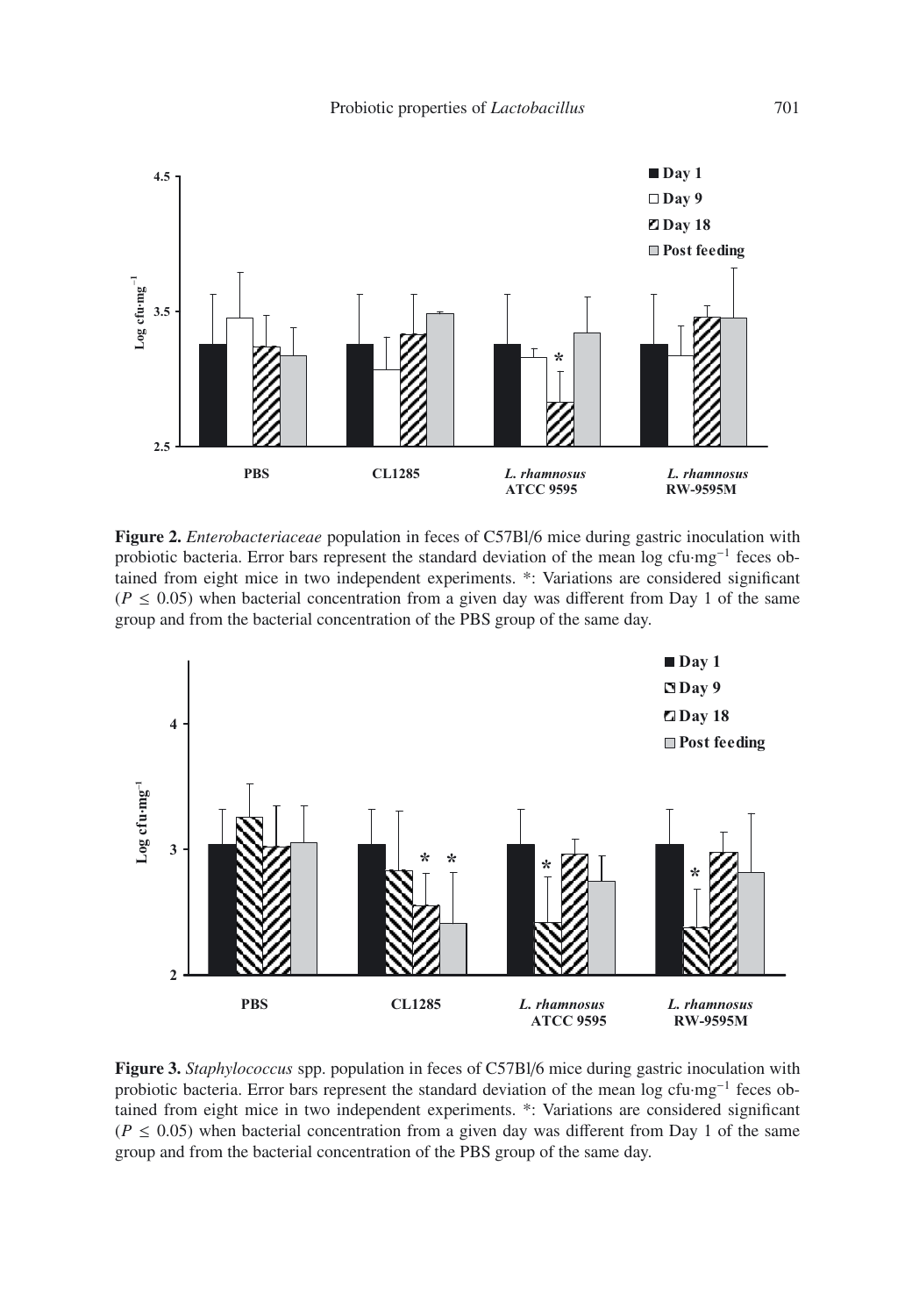<span id="page-7-0"></span>

**Figure 4.** Content of the total mesophilic anaerobes population in feces of C57Bl/6 mice during gastric inoculation with probiotic bacteria. Error bars represent the standard deviation of the mean log cfu·mg−<sup>1</sup> feces obtained from eight mice in two independent experiments. \*: Variations are considered significant ( $P \le 0.05$ ) when bacterial concentration from a given day was different from Day 1 of the same group and from the bacterial concentration of the PBS group of the same day.

that the CL1285 probiotic preparation have a complete resistance under simulated gastric fluid at  $pH \geq 2.5$ , which is the pH of the stomach following food consumption [\[6](#page-9-7)]. Moreover, CL1285 and *L. rhamnosus* GG seem to have the highest resistance at pH 2 as compared with other *L. rhamnosus* evaluated in this study. A 3.7 log cfu reduction was observed as compared to 5 log cfu reduction for other *L. rhamnosus*. However, the differences were not significant. Bile salt tolerance is considered one of the most important attributes required by LAB to survive in the duodenum and the upper small intestine [\[20](#page-10-4)]. Our study showed that CL1285 and *L. rhamnosus* GG survived a bile salt stress but also grew on MRS agar containing 4% of a standardized bile salts mixture. However, at this point, it is not possible to confirm that the strains present in the CL1285 mixture have the same acidity and bile salt tolerance. Succi et al. [\[21](#page-10-5)] observed a 7 log cfu·mL−<sup>1</sup> reduction when *L. rhamnosus* GG was placed in acidified MRS (pH 2) after an incubation of 2 h at 37 ◦C while a reduction of approximately 2.5 log cfu $\cdot$ mL<sup>-1</sup> was measured at pH 3. Subsequently, the bacterial culture was transferred in MRS at pH 7 but containing 20 g⋅L<sup>-1</sup> of bile salts (Oxoid LP0055; Basingstoke, UK) for 5 h at 37 ◦C. *L. rhamnosus* GG showed no loss of viability at the end of the treatment which is in agreement with results obtained in this study.

This study also demonstrated that ingestion of novel probiotics is well tolerated by C57Bl/6 mice over the course of a three week-administration trial and can alter quantitatively the balance of colonic bacterial populations. This effect is strain dependant. All the probiotic tested have the potential to increase, at least transiently, the total culturable LAB content. Although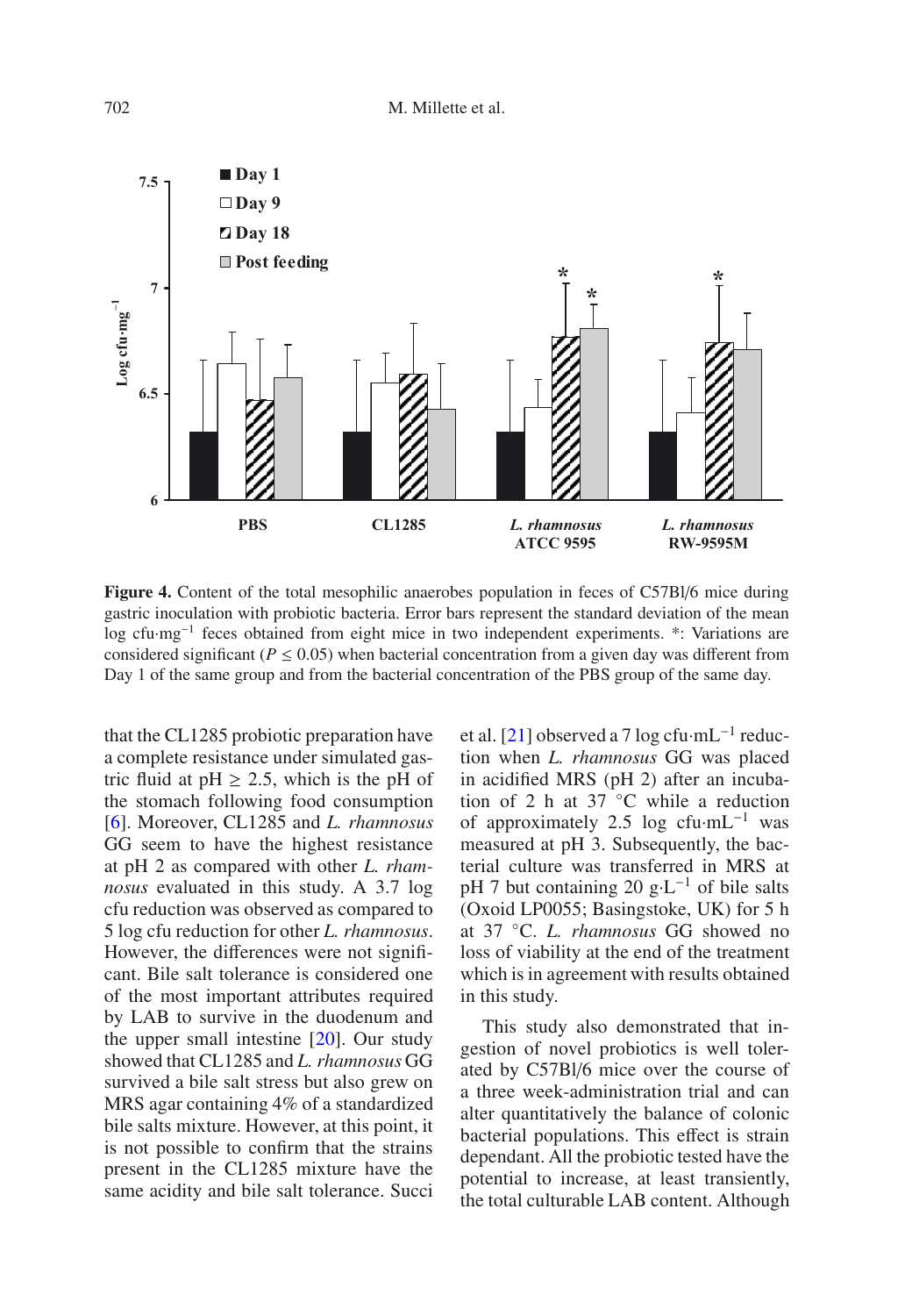the mice were fed routinely with probiotic *Lactobacillus* strains, the increase in total LAB was not correlated with an elevation of the *Lactobacillus* population. It could be hypothesized that a reorganization of the intestinal microbiota was induced and the probiotic species replaced or stimulated the growth of the indigenous *Lactobacillus* strains leading to a variation of the bacterial species but the total culturable *Lactobacillus* spp. enumeration on Rogosa agar was not modified. Manninen et al. [\[15](#page-9-11)] observed that indigenous *L. acidophilus* population in the small intestine of dogs was stimulated following ingestion of other species of the *Lactobacillus* genera. The same hypothesis could explain the increase in total anaerobes obtained following ingestion of both *L. rhamnosus* strains. However, there was no variation in total anaerobes following the ingestion of the CL1285. MRS agar and Rogosa SL are media usually used in numerous studies for the enumeration of total LAB or *Lactobacillu*s spp. in human or animal feces or gut [\[7](#page-9-12), [10\]](#page-9-13). However, these media also permit the growth of non-LAB such as many species of *Bifidobacterium* spp. or *Pediococcus* spp. for the Rogosa SL agar [\[8\]](#page-9-14). This could explain the elevated concentration of *Lactobacillus* spp. in regard of the total anaerobe counts. We also studied bacterial populations that are less abundant in intestinal microbiota such as total *Enterobacteriacea* and *Staphylococcus*. These microbial populations are often considered as deleterious microorganisms [\[9\]](#page-9-15). For *Enterobacteriacea* population, only ingestion of *L. rhamnosus* ATCC 9595 by mice decreased the counts of culturable *Enterobacteriaceae*, while the other probiotics did not modulate quantitatively this population. This reduction correlated with an increase of the total LAB and anaerobes. However, the level of *Enterobacteriaceae* counts was similar to its initial level after probiotic intragastric administration ended. This study has shown that *L. rhamnosus* RW-9595M did not have the same effect as the *L. rhamnosus* ATCC 9595 wild-type strain on the *Enterobacteriacea* population. Further experiments will be needed to have a better comprehension of this phenomenon. A reduction of *Staphylococcus* spp. was noticed following the ingestion of CL1285. It could be hypothesized that CL1285 culture inhibits the growth of *S. aureus* as shown by the in vitro experiments. The reorganization of the microbial population could explain the temporary decrease in *Staphylococcus* sp. observed for both *L. rhamnosus* evaluated. It could thus be suggested that the composition of intestinal microbiota could be altered specifically following ingestion of probiotics. Overall, in order to ascertain these hypothesis properly, culture-independent techniques such as the integrated use of denaturated gradient gel electrophoresis (DGGE), fluorescence in situ hybridization (FISH) and real time-PCR should be used to monitor qualitatively and quantitatively the variations in fecal microbial populations during probiotic administration. These techniques also have the advantage to be more specific and sensitive than plate counts on selective media [\[17,](#page-10-3) [23\]](#page-10-6).

### **5. CONCLUSION**

This study has demonstrated that the novel probiotic CL1285 and other probiotic could survive the stressful gastrointestinal transit and reach the gut, and their resistance is significantly higher than other bacteria tested. This study also showed that mice supplementation with probiotic bacteria had an effect on the intestinal microbiota. The population of total LAB in the feces increased while *Staphylococcus* sp. decreased following the gavage of mice with all probiotics evaluated. Moreover, this study showed that an exopolysaccharide-producing strain of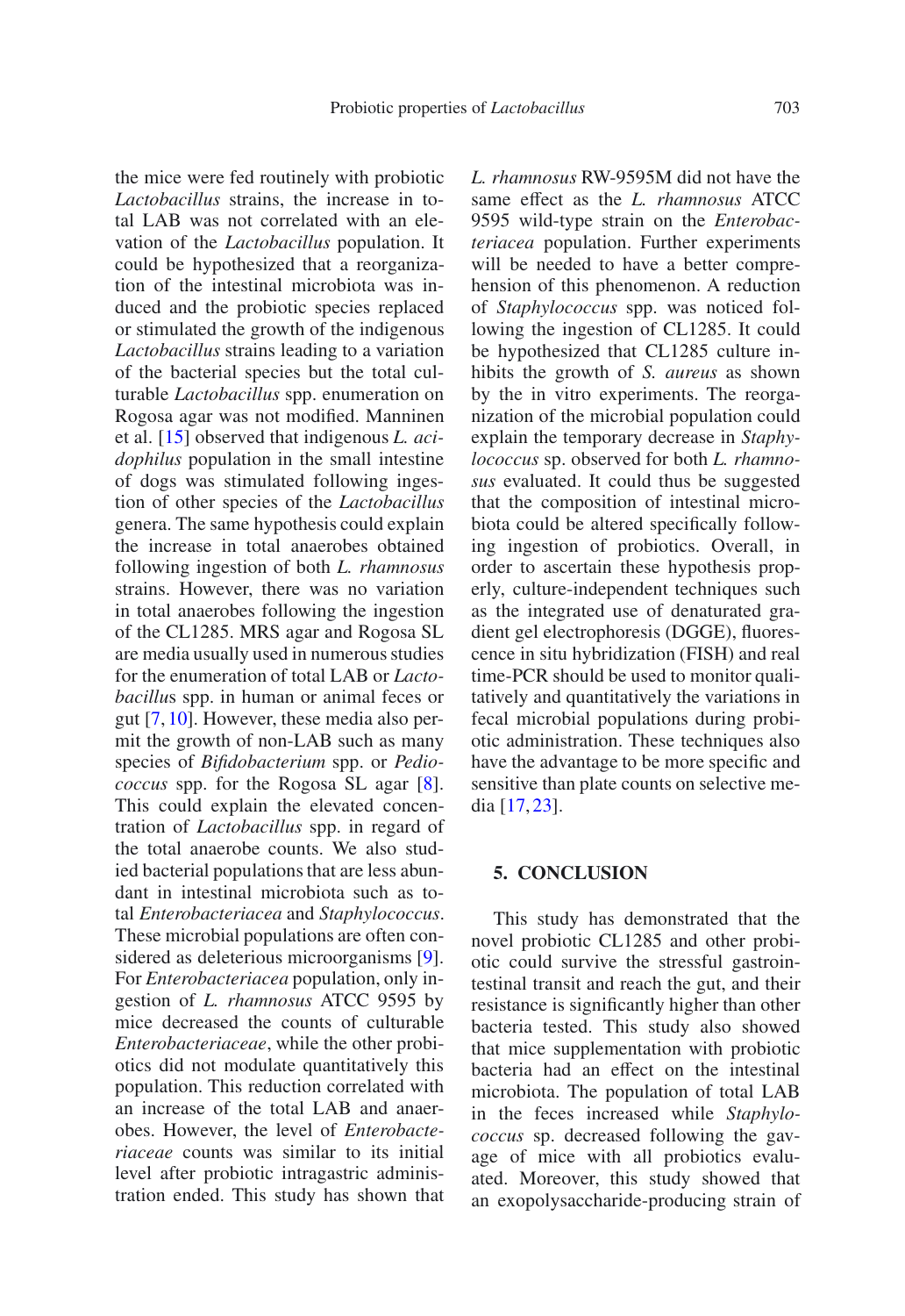*L. rhamnosus* modulate differently the fecal microbiota as compared to its wildtype strain. Further studies using molecular tools should give more information.

**Acknowledgements:** This research was supported by Quebec Research Council in Fishing and Agri-Food (CORPAQ) of the Quebec ministry of Agriculture, Fishery and Food (MAPAQ) and by Bio-K Plus International Inc. through their "Volet Compétitivité des Entreprises" program. The authors are grateful to Bio-K Plus International Inc. for the CL1285 probiotic preparation and to Agriculture Canada for the *L. rhamnosus* strains.

### **REFERENCES**

- <span id="page-9-5"></span>[1] Beausoleil M., Fortier N., Guénette S., L'Écuyer A., Savoie M., Franco M., Lachaîne J., Weiss K., Effect of a fermented milk combining *Lactobacillus acidophilus* CL1285 and *Lactobacillus casei* in the prevention of antibiotic-associated diarrhea: a randomized, double-blind, placebocontrolled trial, Can. J. GastroenteroL. 21 (2007) 732–736.
- <span id="page-9-10"></span>[2] Casey P.G., Casey G.D., Gardiner G.E., Tangney M., Stanton C., Ross R.P., Hill C., Fitzgerald G.F., Isolation and characterization of anti-Salmonella lactic acid bacteria from the porcine gastrointestinal tract, Lett. AppL. Microbiol. 39 (2004) 431–438.
- <span id="page-9-8"></span>[3] Cinquin C., Le Blay G., Fliss I., Lacroix C., Comparative effects of exopolysaccharides from lactic acid bacteria and fructooligosaccharides on infant gut microbiota tested in an in vitro colonic model with immobilized cells, FEMS Microbiol. Ecol. 57 (2006) 226–238.
- <span id="page-9-6"></span>[4] Charteris W.P., Kelly P.M., Morelli L., Collins J.K., Development and application of an in vitro methodology to determine the transit tolerance of potentially probiotic *Lactobacillus* and *Bifidobacterium* species in the upper human gastrointestinal tract, J. Appl. Microbiol. 84 (1998) 759–768.
- <span id="page-9-3"></span>[5] FAO/WHO experts, Probiotics in food: health and nutritional properties and guidelines for evaluation, World Health Organization and Agricultural Organization of the United Nations, Rome, Italia, 2006.
- <span id="page-9-7"></span>[6] Grill J.P., Manginot-Dürr C., Schneider F., Ballongue J., Bifidobacteria and probiotic effects: action of *Bifidobacterium* species on conjugated bile salts, Current Microbiol. 31  $(1995)$  23–27.
- <span id="page-9-12"></span>[7] Hartemink R., Rombouts F.M., Comparison of media for the detection of bifidobacteria, lactobacilli, and total anaerobes from faecal samples, J. Microbiol. Methods 36 (1999) 181–192.
- <span id="page-9-14"></span>[8] Jackson M.S., Bird A.R., McOrist A.L., Comparison of two selective media for the detection and enumeration of Lactobacilli in human faeces, J. Microbiol. Methods 51 (2002) 313–321.
- <span id="page-9-15"></span>[9] Kallman J., Kihlstrom E., Sjoberg L., Schollin J., Increase of staphylococci in neonatal septicaemia: a fourteen-year study, Acta Paediatr. 86 (1997) 533–538.
- <span id="page-9-13"></span>[10] Klainer A.S., Gorbach S., Weinstein L., Studies of intestinal microflora. VI. Effect of X irradiation on the fecal microflora of the rat, J. Bacteriol. 94 (1967) 378–382.
- <span id="page-9-9"></span>[11] Le Tien C., Millette M., Mateescu M.A., Lacroix M., Modified alginate and chitosan for lactic acid bacteria immobilization, Biotechnol. Appl. Biochem. 39 (2004) 347– 354.
- <span id="page-9-0"></span>[12] Loones A., Laits fermentés par les bactéries lactiques, in: De Roissart H., Luquet F.M. (Eds.), Bactéries Lactiques, vol. II, Lorica, Paris, France, 1994, pp. 135–154.
- <span id="page-9-1"></span>[13] Luquet F.M., Corrieu G., Bactéries Lactiques et Probiotiques, Tec & Doc Lavoisier, Paris, France, 2005.
- <span id="page-9-2"></span>[14] Mack D.R., Michail S., Wei S., McDougall L., Hollingsworth M.A., Probiotics inhibit enteropathogenic *E. coli* adherence in vitro by inducing intestinal mucin gene expression, Am. J. Physiol. 276 (1999) G941– G<sub>950</sub>.
- <span id="page-9-11"></span>[15] Manninen T.J.K., Rinkinen M.L., Beasley S.S., Saris P.E.J., Alteration of the canine small-intestinal lactic acid bacterium microbiota by feeding of potential probiotics, Appl. Environ. Microbiol. 72 (2006) 6539– 6543.
- <span id="page-9-4"></span>[16] Marteau P.R., de Vrese M., Cellier C.J., Schrezenmeir J., Protection from gastrointestinal diseases with the use of probiotics, Am. J. Clin. Nutr. 73 (2001) 430S–436S.